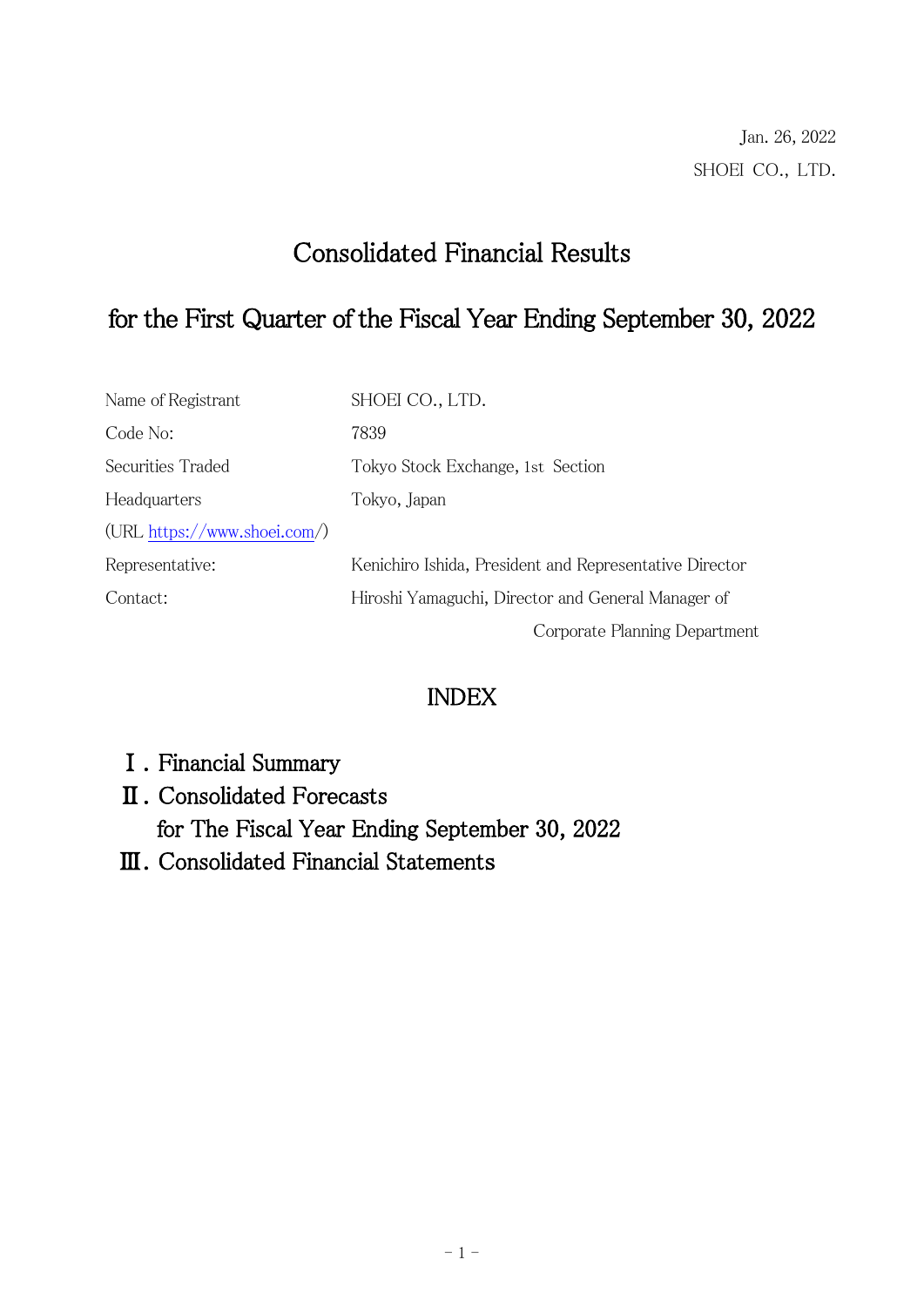#### Ⅰ.Financial Summary

#### 1) Operating Performance

|                                         | Millions of Yen                    |       |           |
|-----------------------------------------|------------------------------------|-------|-----------|
|                                         | Oct.21–Dec.21<br>$Oct.20 - Dec.20$ |       | % Changes |
|                                         |                                    |       |           |
| Net Sales                               | 5,767                              | 7,350 | 27.4      |
| Operating Income                        | 1,431                              | 2,204 | 53.9      |
| Ordinary Income                         | 1,437                              | 2,230 | 55.2      |
| Profit attributable to owners of parent | 1,001                              | 1,562 | 56.0      |
|                                         | Yen                                |       |           |
| Per Share Amounts                       |                                    |       |           |
| Net Income                              | 37.31                              | 58.25 |           |
| Net Income, Diluted                     |                                    |       |           |

| Millions of Yen             |  |  |  |
|-----------------------------|--|--|--|
| Oct.20-Dec.20 Oct.21-Dec.21 |  |  |  |
|                             |  |  |  |

| Net Income, Diluted                                                      |                             |            |
|--------------------------------------------------------------------------|-----------------------------|------------|
| Notes:                                                                   |                             |            |
| 1. Earnings (Losses) of Affiliates in Equity Method:                     |                             |            |
|                                                                          | Millions of Yen             |            |
|                                                                          |                             |            |
|                                                                          |                             |            |
| 2.Average Number of Shares Outstanding During The Period (Consolidated): | Shares                      |            |
|                                                                          | Oct.20-Dec.20 Oct.21-Dec.21 |            |
|                                                                          | 26.842.944                  | 26.817.839 |
| 3. Number of Treasury Stocks as of December 31, 2021:                    | 39,019                      |            |
| 4. Change of Accounting Method:                                          |                             |            |

(Application of Accounting Standard for Revenue Recognition)

 The Company adopted the "Accounting Standard for Revenue Recognition" (ASBJ Statement No.29, March 31, 2020, hereinafter referred to as the "Accounting Standard for Revenue Recognition") from the beginning of the first quarter of the current fiscal year and recognized revenue when control of promised goods or services is transferred to customers in an amount that is expected to be received in exchange for those goods or services.

 With regard to the application of the Accounting Standard for Revenue Recognition, in accordance with the transitional treatment stipulated in the provisions of paragraph 84 of the Accounting Standard for Revenue Recognition, the cumulative effect of retrospectively applying the new accounting policy prior to the beginning of the first quarter of the current fiscal year was added to or deducted from retained earnings at the beginning of the first quarter of the current fiscal year, and a new accounting policy was applied from the beginning balance of the current fiscal year.

 As a result, there was no effect on the Company's profit and loss for the first quarter of the current fiscal year. In addition, there is no effect on the balance of retained earnings at the beginning of the fiscal year.

(Application of Accounting Standard for Fair Value Measurement)

 The Company has applied "Accounting Standard for Fair Value Measurement" (ASBJ Statement No.30, July 4, 2019; hereinafter, "Fair Value Accounting Standards") and others from October 1, 2021. In accordance with the transitional treatment set forth in Article 19 of Fair Value Accounting Standards and Article 44-2 of "Accounting Standard for Financial Instruments" (ASBJ Statement No.10, July 4, 2019), the Company has applied prospectively a new accounting policy prescribed by Fair Value Accounting Standards and others. This has no effect on the quarterly consolidated financial statement.

5.Percentages of net sales, operating income, ordinary income and net income show changes from those in the corresponding period of the previous year.

6.Amounts Less than \1million are omitted.

 $-2-$ 7.The net income per share is calculated using the weighted average number of shares (excluding treasury stock)during the period.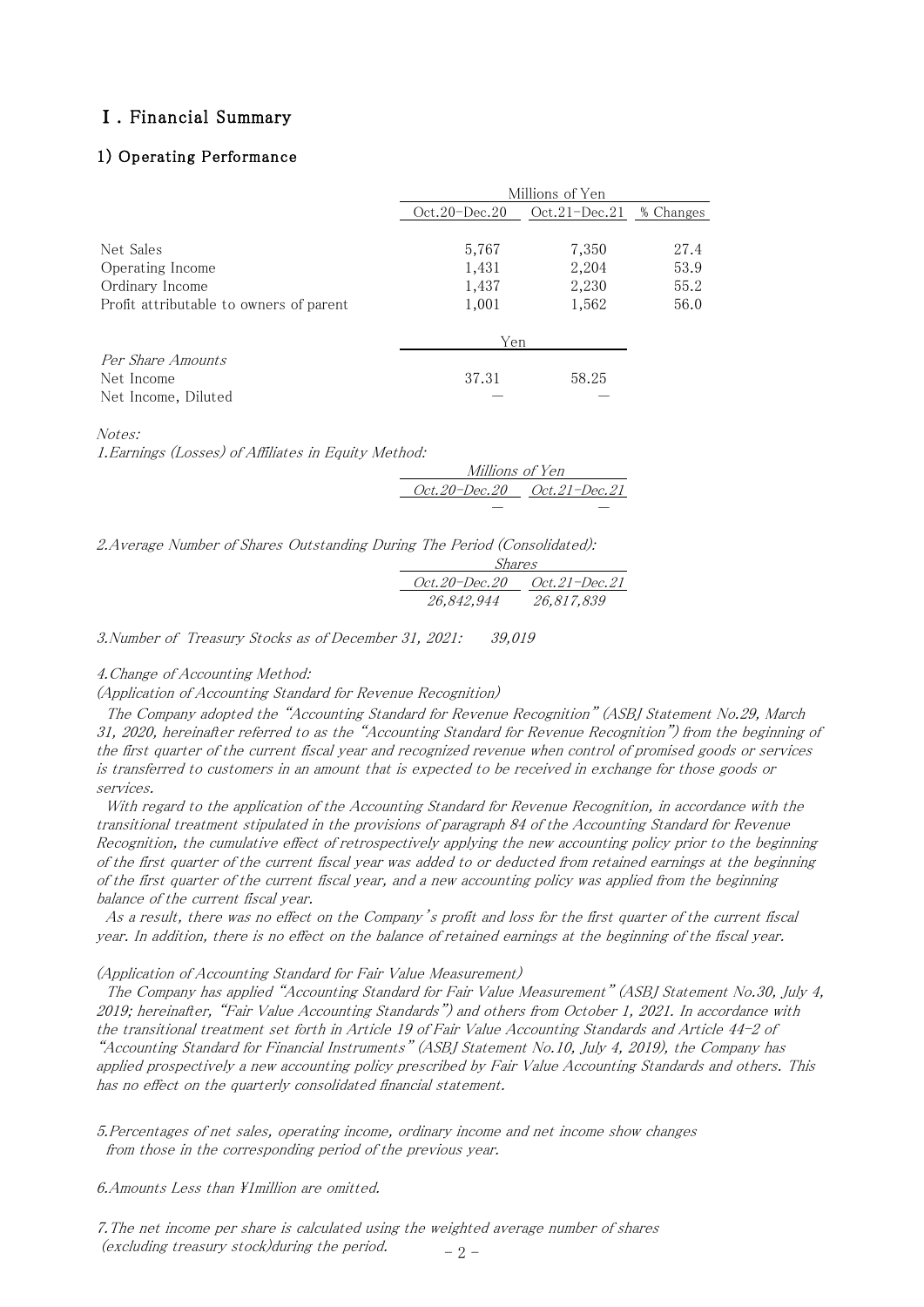#### 2) Financial Position

|                           | Millions of Yen        |        |
|---------------------------|------------------------|--------|
|                           | Dec.31,21<br>Sep.30,21 |        |
|                           |                        |        |
| <b>Total Assets</b>       | 23,778                 | 22,656 |
| Net Assets                | 18,528                 | 17,836 |
|                           |                        |        |
|                           | Percentage             |        |
| Shareholers' equity ratio | 77.9%                  | 78.6%  |
|                           |                        |        |
|                           |                        |        |
|                           |                        |        |

|                      | Yen    |        |
|----------------------|--------|--------|
| Net Assets per Share | 690.91 | 665.10 |

Notes:

1.Number of Shares Outstanding on September 30, 2021 and Dec 31, 2021 (Consolidated):

| Shares     |            |  |
|------------|------------|--|
| Sep.30.21  | Dec.31,21  |  |
| 26,856,858 | 26,856,858 |  |

## 3) Scope of Consolidation

| Number of Consolidated Subsidiaries<br>Number of Non-Consolidated Subsidiaries | x        |
|--------------------------------------------------------------------------------|----------|
| in Equity Method                                                               | $\theta$ |
| Number of Affiliates in Equity Method                                          |          |

## 4) Change in Consolidation During the Period

| Number of Newly Consolidated Subsidiaries<br>Number of Companies Excluded |              |
|---------------------------------------------------------------------------|--------------|
| from Consolidation                                                        | $\mathbf{0}$ |
| Number of Subsidiaries and Affiliates                                     |              |
| Newly Consolidated in Equity Method                                       |              |
| Number of Companies Excluded from                                         |              |
| <b>Consolidation in Equity Method</b>                                     |              |

## Ⅱ.Consolidated Forecasts for The Fiscal Year Ending September 30, 2022

|                      | Millions of Yen |
|----------------------|-----------------|
|                      | $Oct.21-Sep.22$ |
|                      |                 |
| Net Sales            | 26,430          |
| Operating Income     | 6,620           |
| Ordinary Income      | 6,630           |
| Net Income           | 4,720           |
|                      | Yen             |
|                      |                 |
| Net Income Per Share | 176.00          |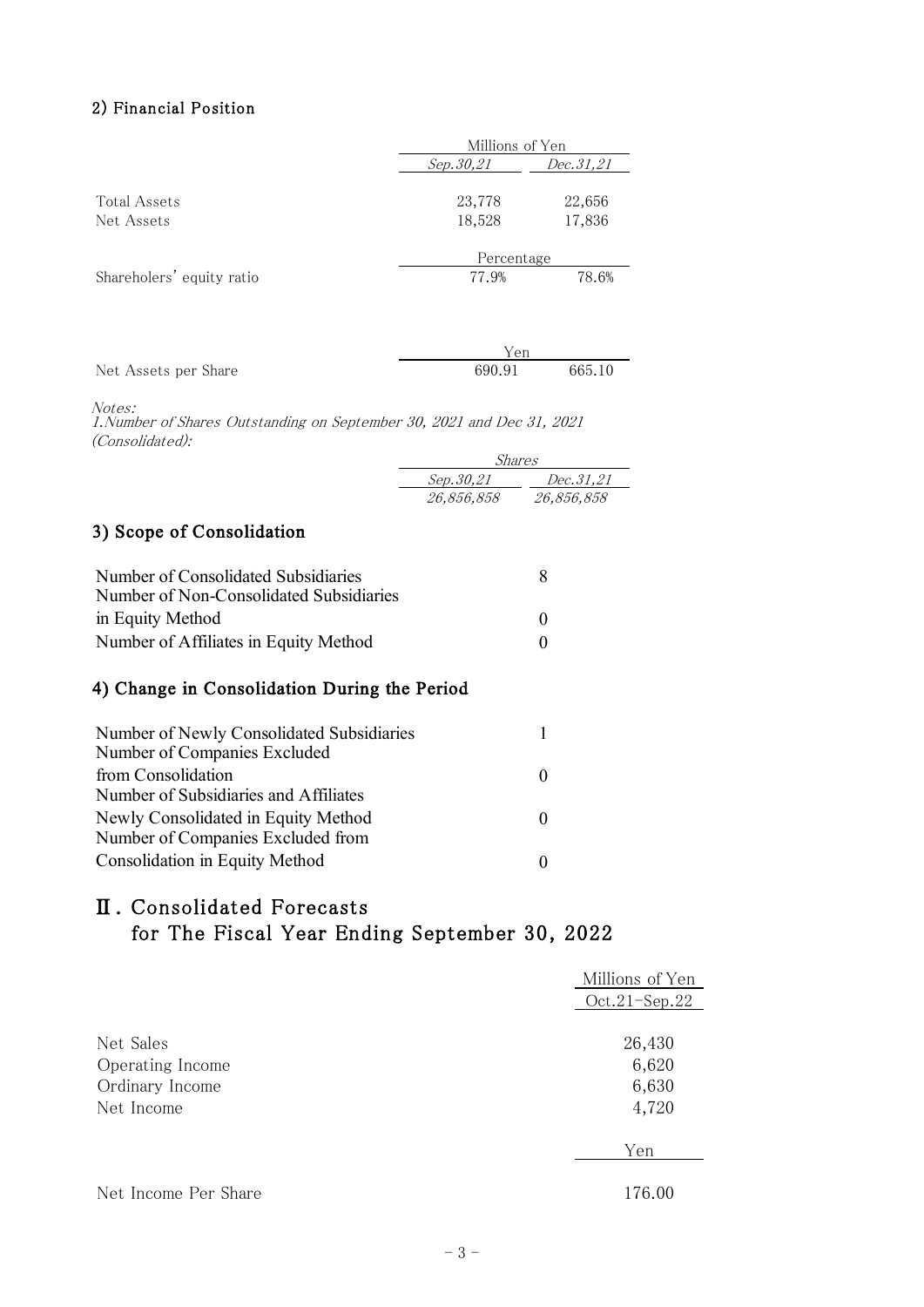【Qualitative Information on Performance on Consolidated Basis】

During the first quarter of the fiscal year under review (from October 1, 2021 to December 31, 2021), the global economy continued to face downward risks including the risk of the spread of new variants and restrictions on the supply of semiconductors and other products, despite the easing of restrictions on activities in response to the positive effects of a range of economic measures and progress with vaccinations.

Looking at the market for high-end motorcycle helmets, especially in developed countries (Japan, the United States and Europe), demand remained stable or rose even amid the COVID-19 pandemic, reflecting a rise in the popularity of motorcycles as means of transportation or recreation that people use or enjoy while simultaneously avoiding the Three Cs. Consequently, demand in such countries remained solid. In Asia, demand also continued to be at high levels mainly in China.

In this situation, the Company continued to move forward successfully with the development and sales of new models that meet customer demand and implementation of services that support customers' safety. In the first quarter under review, the total number of units in Japan and overseas increased 22.3% year on year, helped by strong market conditions in developed countries. In Europe, the number of units sold rose 19.0% year on year, reflecting continuing solid retail sales. In North America, the number of units sold soared 82.3% year on year due to proactive efforts made to receive orders, including those placed for inventory accumulation, against the backdrop of strong motorcycle-related market conditions. The number of units sold was encouraging in Japan as well, with a year-on-year increase of 18.8%, because the market continued to be strong as in the previous year. In Asia, the number of units sold decreased 7.3% year on year due to the delayed timing of orders placed by the local distributors in China in comparison with those placed by distributers in other areas against the backdrop of limited production capacity.

In the first quarter of the fiscal year under review, net sales grew 27.4%, or 1,582,111 thousand yen, year on year, to 7,350,107 thousand yen. Operating income came to 2,204,247 thousand yen, an increase of 53.9%, or 772,396 thousand yen, year on year, reflecting an improvement in the cost of sales ratio due to a decrease in unrealized gains and the posting of lower-than-expected selling, general and administration expenses attributable to COVID-19 and certain expenses carried forward to subsequent periods. Ordinary income rose 792,949 thousand yen, or 55.2%, year on year, to 2,230,120 thousand yen. Profit before income tax totaled 2,230,152 thousand yen, an increase of 55.2%, or 792,981 thousand yen, year on year, and profit attributable to owners of parent was 1,562,072 thousand yen, an increase of 56.0%, or 560,646 thousand yen, year on year.

#### Sales by Market

Japan : 1,464,208 thousand yen ( +256,955 thousand yen (21.3%) year on year)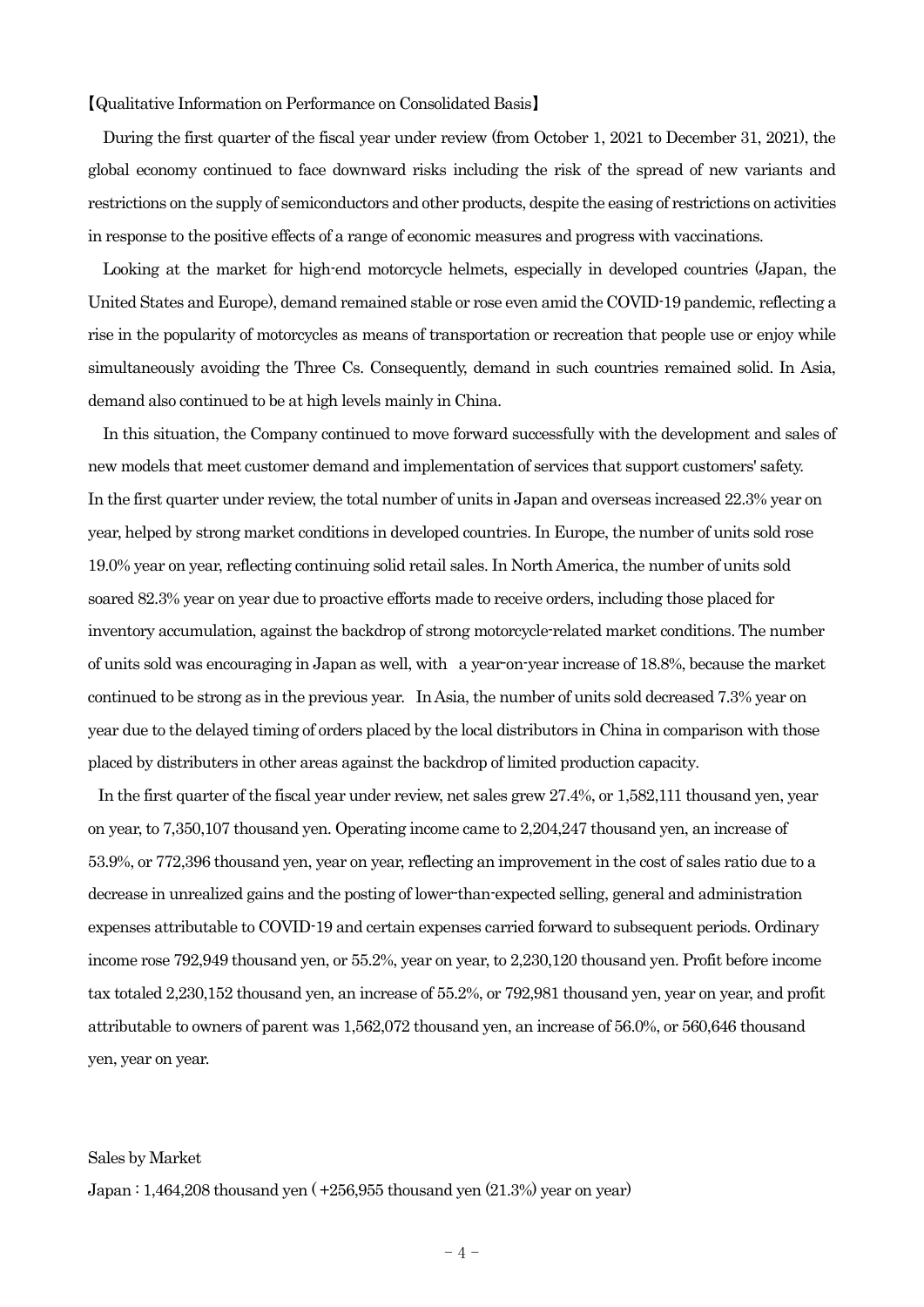Europe : 2,940,411 thousand yen ( +506,055 thousand yen (20.8%) year on year) North America : 1,229,818 thousand yen ( +608,186 thousand yen (97.8%) year on year) Asia : 1,505,265 thousand yen ( +71,326 thousand yen (5.0%) year on year) Others : 210,401 thousand yen ( +139,587 thousand yen (197.1%) year on year)

Exchange rates applied to the period are as below; For exchanging sales : 113.29 yen/US\$ (104.59 yen/US\$ year on year) 129.44 yen/Euro (124.23 yen/Euro year on year) For exchanging result of overseas subsidiaries as of September 30, 2021: 111.92 yen/US\$ (105.80 yen/US\$ year on year) 129.86 yen/Euro (124.17 yen/Euro year on year)

【Qualitative Information on Forecast of Fiscal Year on Consolidated Basis】 Original forecast published on November 12, 2021 is not changed. When revision is required, it will be published timely and properly.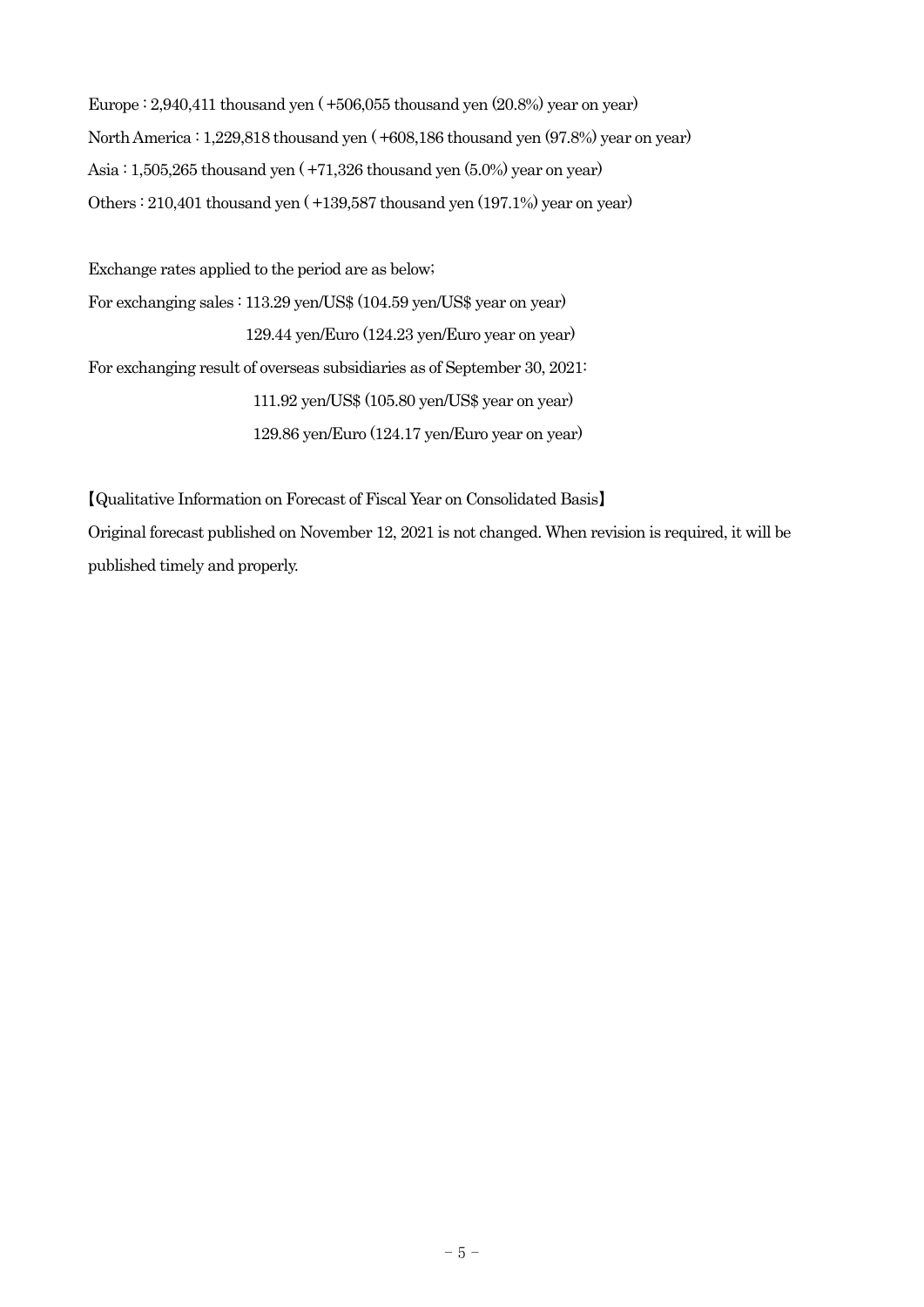# Ⅲ.Consolidated Financial Statements Consolidated Statements of Income

|                                                              |                                         | (Thousands of yen)                      |
|--------------------------------------------------------------|-----------------------------------------|-----------------------------------------|
|                                                              | Three months ended<br>December 31, 2020 | Three months ended<br>December 31, 2021 |
| Net sales                                                    | 5,767,995                               | 7, 350, 107                             |
| Cost of sales                                                | 3, 534, 283                             | 4, 069, 535                             |
| Gross profit                                                 | 2, 233, 712                             | 3, 280, 571                             |
| Selling, general and administrative expenses                 | 801,860                                 | 1,076,323                               |
| Operating profit                                             | 1, 431, 851                             | 2, 204, 247                             |
| Non-operating income                                         |                                         |                                         |
| Interest income                                              | 219                                     | 36                                      |
| Foreign exchange gains                                       | 1,367                                   | 24,544                                  |
| Insurance claim income                                       | 1,624                                   | 241                                     |
| Subsidy income                                               | 200                                     |                                         |
| Other                                                        | 3,474                                   | 2,718                                   |
| Total non-operating income                                   | 6,887                                   | 27,540                                  |
| Non-operating expenses                                       |                                         |                                         |
| Interest expenses                                            | 1,320                                   | 1,564                                   |
| Other                                                        | 247                                     | 103                                     |
| Total non-operating expenses                                 | 1,568                                   | 1,668                                   |
| Ordinary profit                                              | 1, 437, 170                             | 2, 230, 120                             |
| Extraordinary income                                         |                                         |                                         |
| Gain on sale of non-current assets                           |                                         | 31                                      |
| Total extraordinary income                                   |                                         | 31                                      |
| Profit before income taxes                                   | 1, 437, 170                             | 2, 230, 152                             |
| Income taxes - current                                       | 437,036                                 | 581, 841                                |
| Income taxes - deferred                                      | $-1,291$                                | 86, 238                                 |
| Total income taxes                                           | 435, 744                                | 668,079                                 |
| Profit                                                       | 1,001,426                               | 1,562,072                               |
| Profit<br>attributable<br>non-controlling<br>to<br>interests |                                         |                                         |
| Profit attributable to owners of parent                      | 1,001,426                               | 1, 562, 072                             |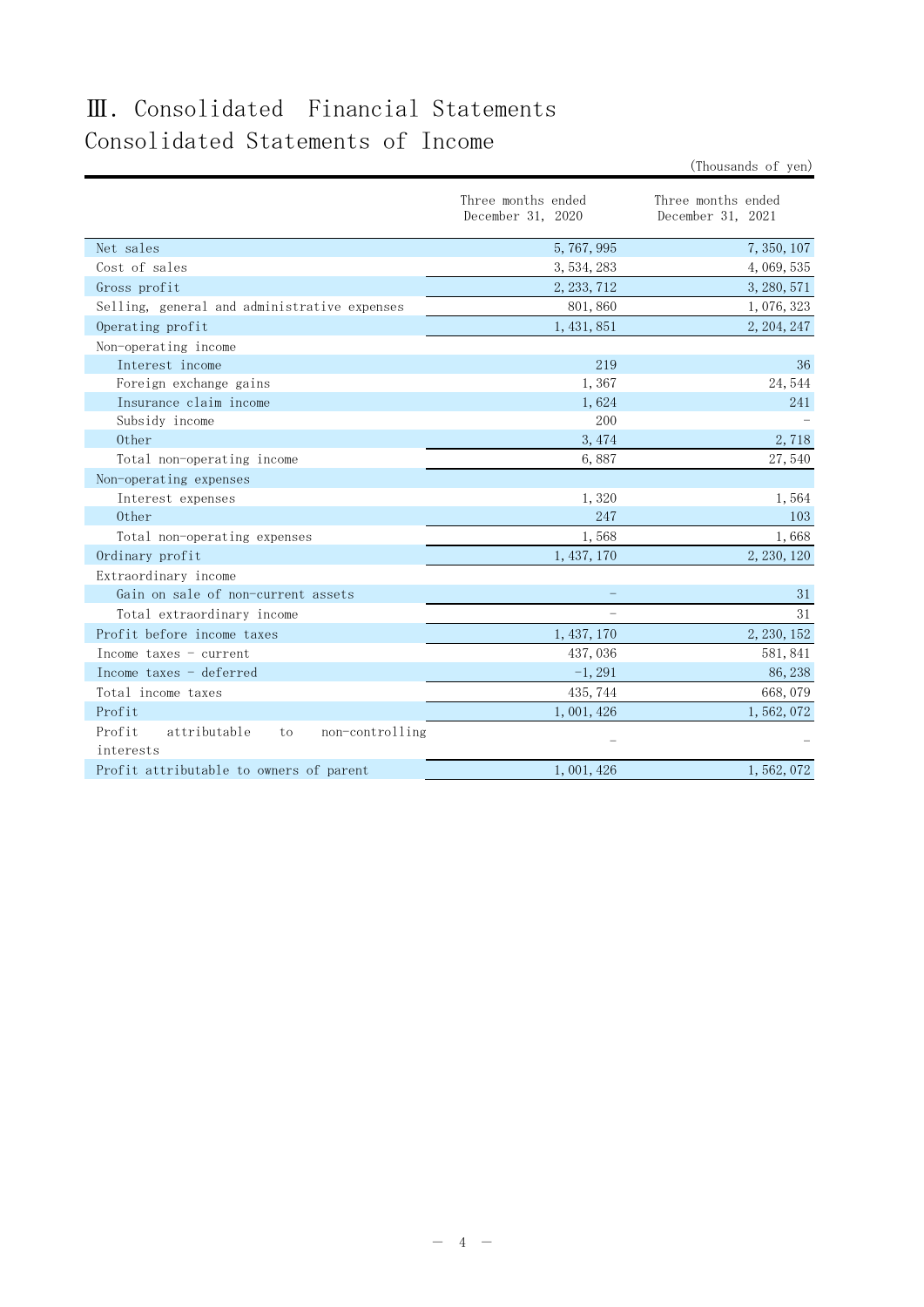# Consolidated Statements of Comprehensive Income

Three months ended December 31, 2020 Three months ended December 31, 2021 Profit  $1,001,426$   $1,562,072$ Other comprehensive income Deferred gains or losses on hedges  $-11,518$ Foreign currency translation adjustment 106,642 -50,564 Remeasurements of defined benefit plans, net of tax 7,150 8,923 Total other comprehensive income 113,792 -53,159  $\text{Complex}$  income 1,115,218 1,508,913 Comprehensive income attributable to Comprehensive income attributable to owners of parent 1,508,913<br>of parent 1,508,913 Quarterly comprehensive income for noncontrolling interests

(Thousands of yen)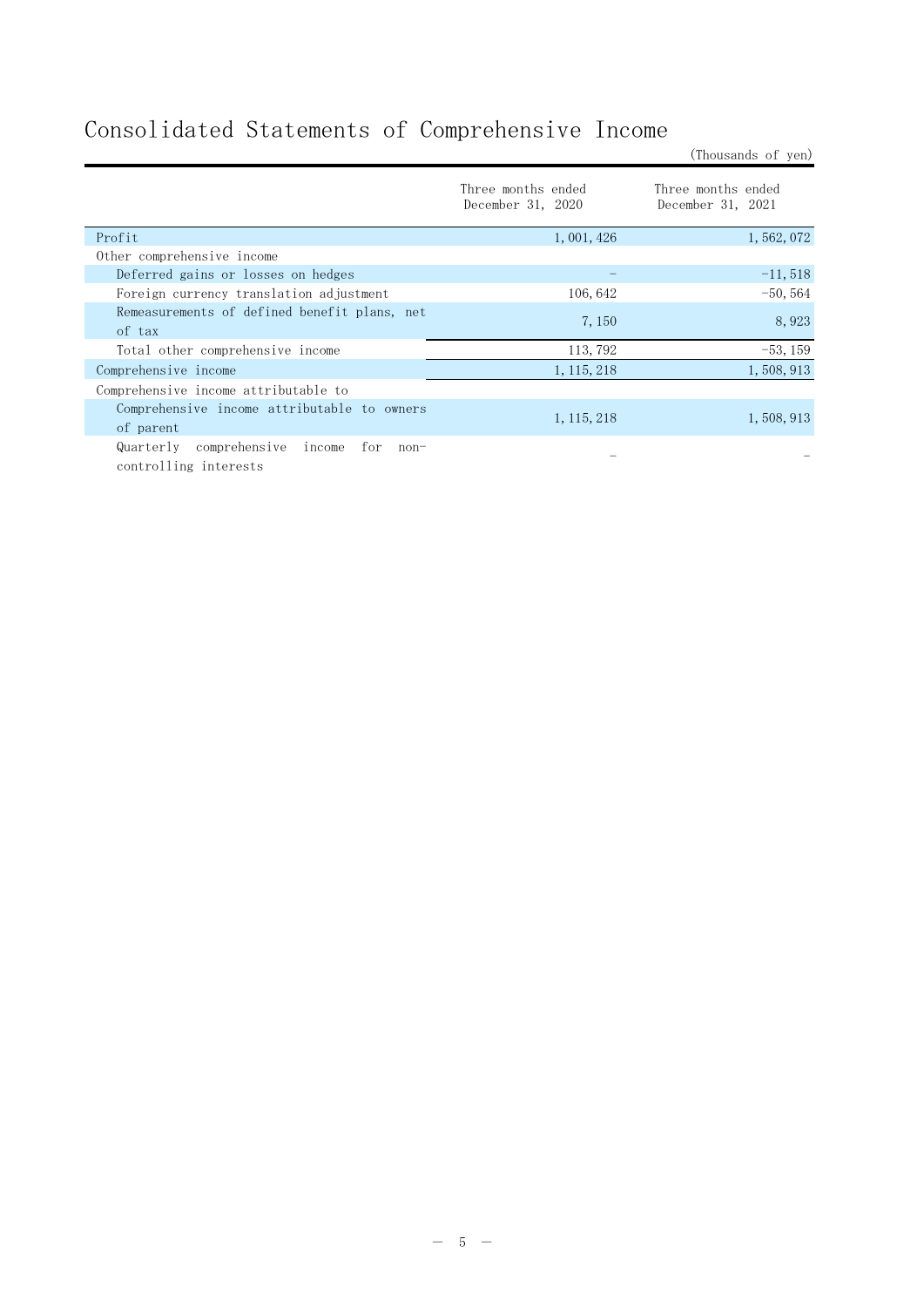# Consolidated Balance Sheets

(Thousands of yen)

|                                           | As of September 30, 2021 | As of December 31, 2021 |
|-------------------------------------------|--------------------------|-------------------------|
| Assets                                    |                          |                         |
| Current assets                            |                          |                         |
| Cash and deposits                         | 11, 426, 062             | 9, 493, 376             |
| Notes and accounts receivable - trade     | 2, 393, 715              | 2, 594, 278             |
| Merchandise and finished goods            | 1,646,080                | 2, 237, 804             |
| Work in process                           | 999, 435                 | 1,052,986               |
| Raw materials and supplies                | 1,038,084                | 1, 209, 735             |
| 0ther                                     | 1, 353, 487              | 978, 508                |
| Allowance for doubtful accounts           | $-2,623$                 | $-2,588$                |
| Total current assets                      | 18, 854, 243             | 17, 564, 101            |
| Non-current assets                        |                          |                         |
| Property, plant and equipment             |                          |                         |
| Buildings and structures                  | 3, 725, 216              | 3, 838, 477             |
| Accumulated depreciation                  | $-2, 245, 184$           | $-2, 281, 207$          |
| Buildings and structures, net             | 1, 480, 032              | 1, 557, 269             |
| Machinery, equipment and vehicles         | 3, 948, 169              | 4, 016, 776             |
| Accumulated depreciation                  | $-2, 726, 108$           | $-2,832,055$            |
| Machinery, equipment and vehicles,<br>net | 1, 222, 060              | 1, 184, 720             |
| Tools, furniture and fixtures             | 4, 883, 954              | 4, 854, 824             |
| Accumulated depreciation                  | $-4,608,737$             | $-4,603,096$            |
| Tools, furniture and fixtures, net        | 275, 217                 | 251, 727                |
| Land                                      | 215, 959                 | 221, 196                |
| Leased assets                             | 83, 121                  | 83, 121                 |
| Accumulated depreciation                  | $-20,780$                | $-24,936$               |
| Leased assets, net                        | 62, 341                  | 58, 184                 |
| Construction in progress                  | 279,025                  | 582, 985                |
| Right-of-use assets                       | 339, 993                 | 331, 132                |
| Total property, plant and equipment       | 3, 874, 629              | 4, 187, 217             |
| Intangible assets                         | 116, 126                 | 123, 625                |
| Investments and other assets              |                          |                         |
| Deferred tax assets                       | 520, 300                 | 434, 946                |
| 0ther                                     | 412,896                  | 346, 244                |
| Total investments and other assets        | 933, 197                 | 781, 190                |
| Total non-current assets                  | 4, 923, 953              | 5, 092, 033             |
| Total assets                              | 23, 778, 196             | 22, 656, 135            |